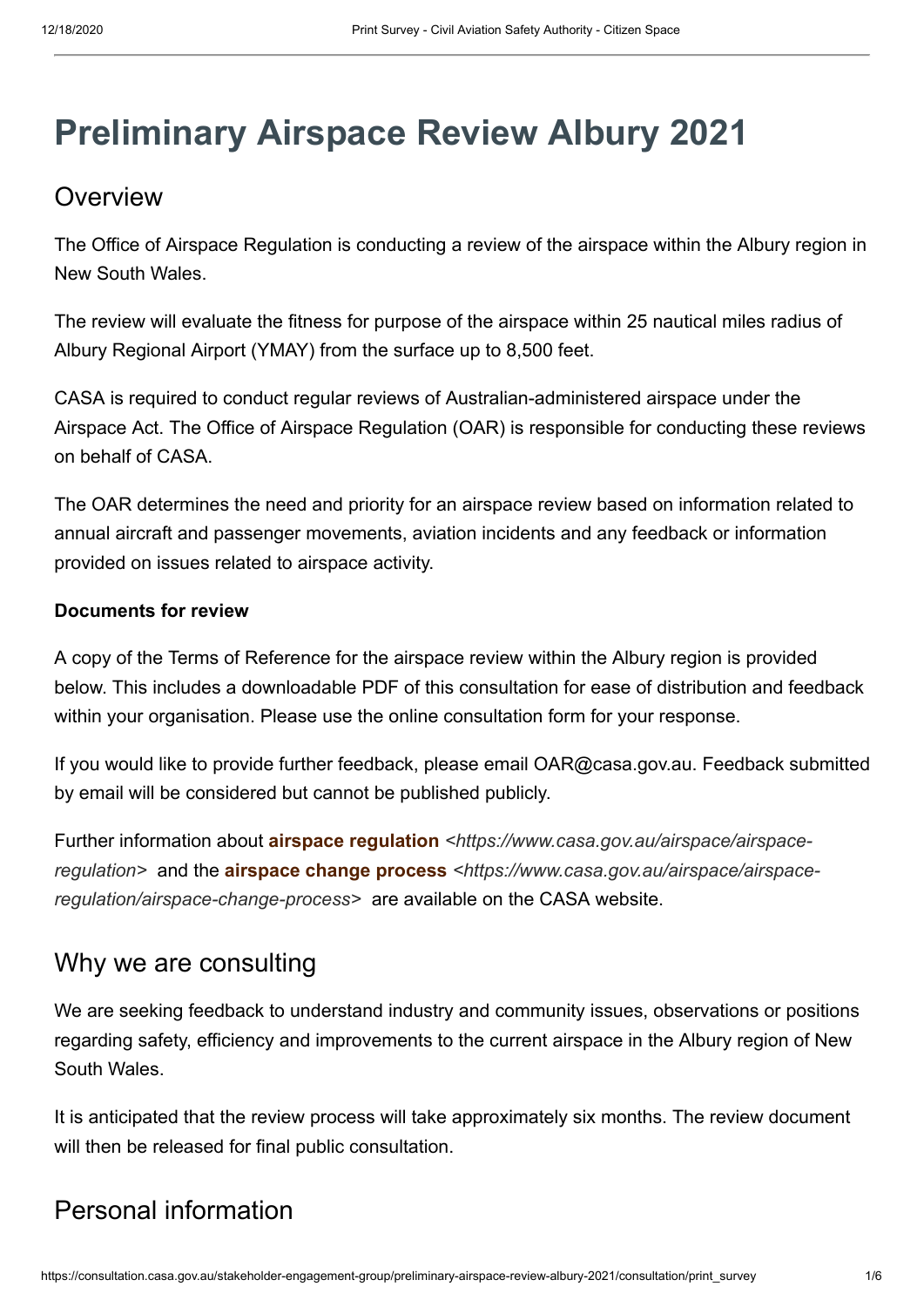#### **2** What is your email address?

If you enter your email address then you will automatically receive an acknowledgement email when you submit your response.

Email

### **3** Do your views officially represent those of an organisation? (Required)

*Please select only one item*

Yes, I am authorised to submit feedback on behalf of an organisation

No, these are my personal views

If yes, please specify the name of your organisation.

### **4** Which of the following best describes the group you represent?

*Please select only one item*

| () Airservices Australia () Aerodrome owner/operator                         |  |  |  |  |  |
|------------------------------------------------------------------------------|--|--|--|--|--|
| ◯ Domestic passenger transport and freight operator ◯ Airspace user ◯ RAPAC  |  |  |  |  |  |
| C CASA staff and other Government agencies (b) Flying training organisations |  |  |  |  |  |
| ) Other                                                                      |  |  |  |  |  |
| Please specify if you have selected "Other".                                 |  |  |  |  |  |
|                                                                              |  |  |  |  |  |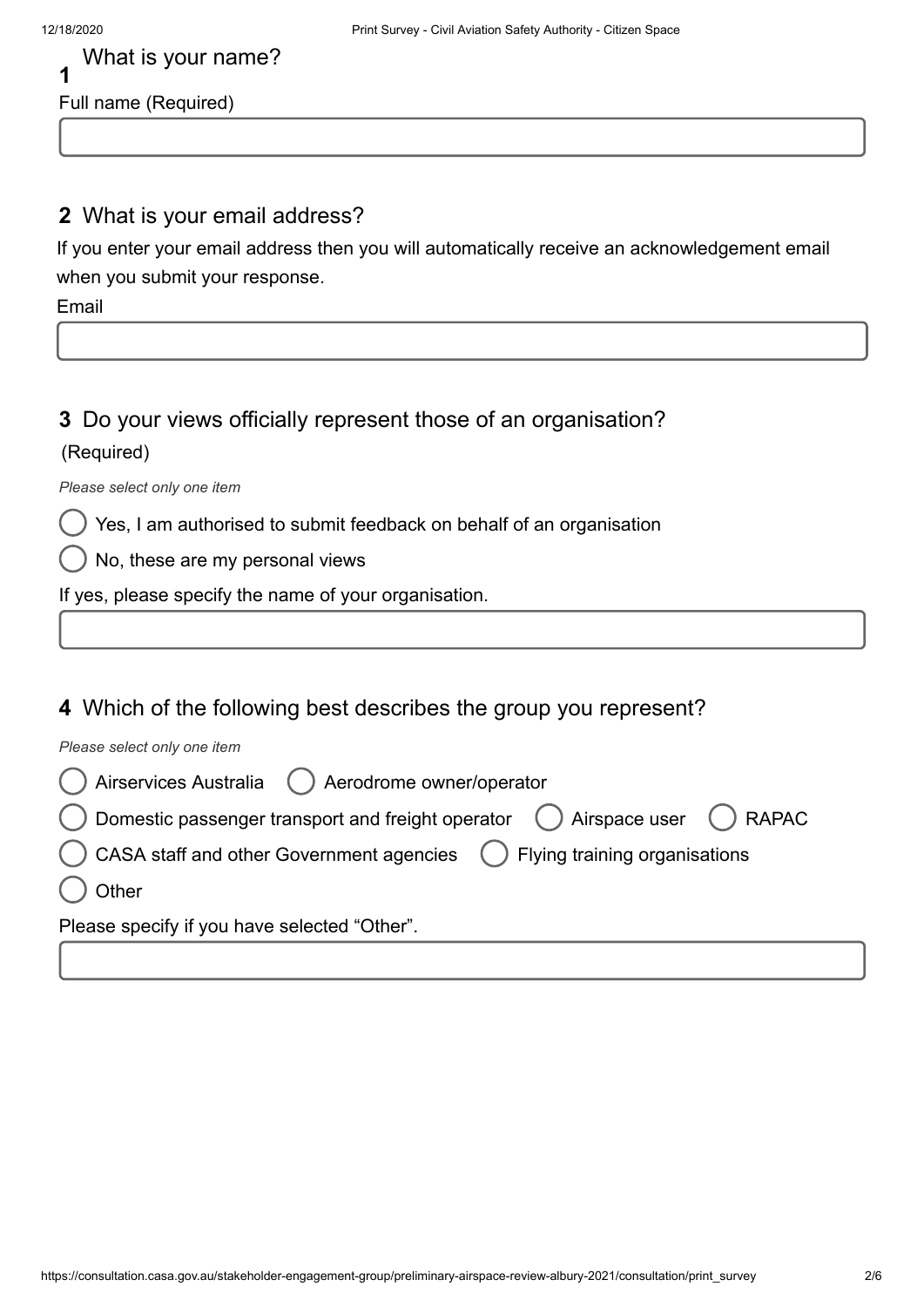# Consent to publish submission

In order to promote debate and transparency, we intend to publish all responses to this consultation. This may include both detailed responses/submissions in full and aggregated data drawn from the responses received.

Where you consent to publication, we will include:

- **your last name**, if the submission is made by you as an individual
- **the name of the organisation** on whose behalf the submission has been made
- **your responses and comments**

We **will not** include any other personal or demographic information in a published response.

Information about how we consult and how to make a confidential submission is available on the **CASA website** *[<https://www.casa.gov.au/standard-page/consultation-process>](https://www.casa.gov.au/standard-page/consultation-process)* .

### **5** Do you give permission for your response to be published?

#### (Required)

*Please select only one item*

Yes - I give permission for my response/submission to be published.

No - I would like my response/submission to remain confidential but understand that deidentified aggregate data may be published.

I am a CASA officer.

## Albury airspace review questions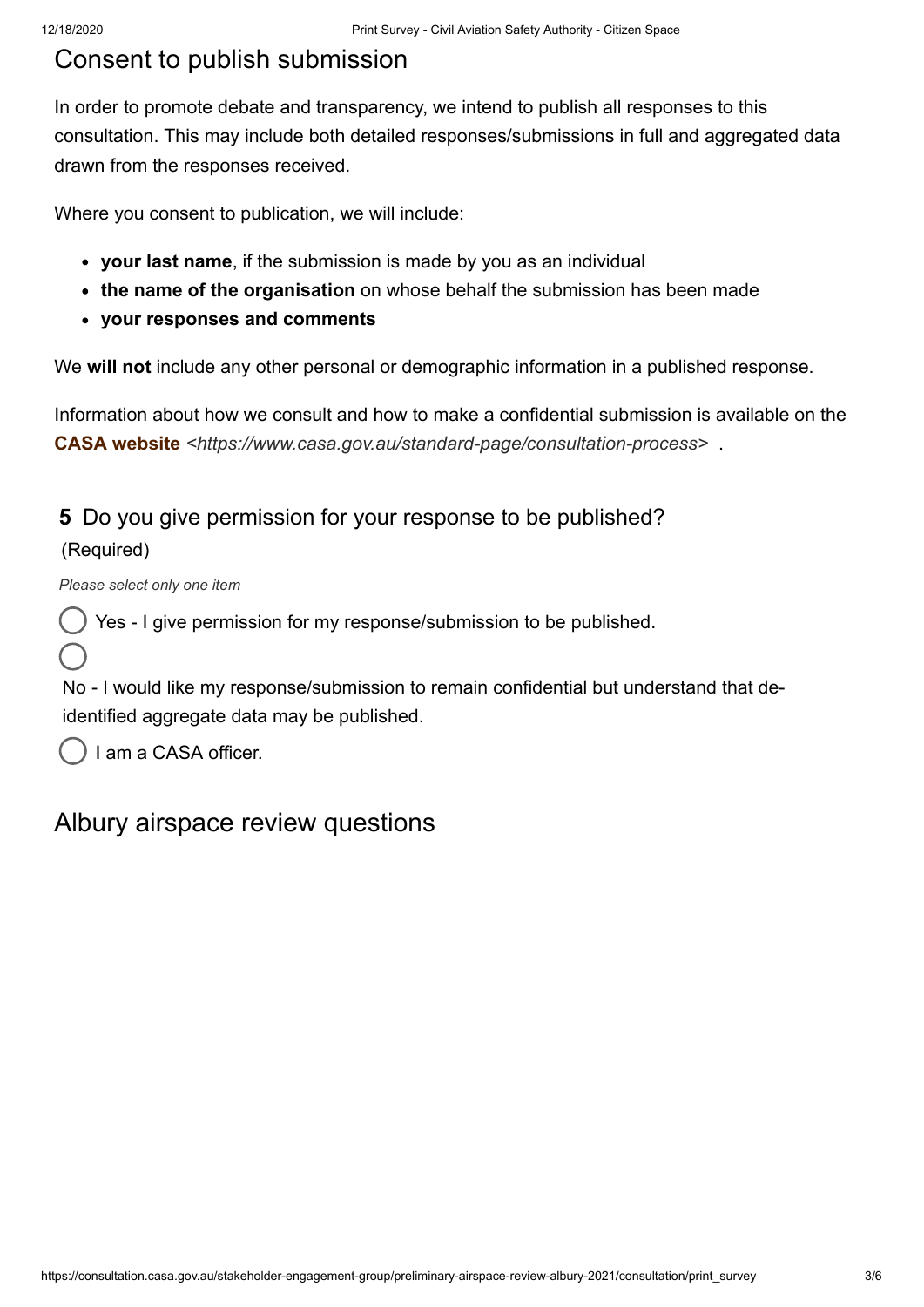### **6** Do you consider the current airspace safe?

*Please select only one item*

 $Yes$   $\bigcirc$  No (please set out your reasoning and alternative suggestions below)

|  | $\bigcup$ Undecided / Not my area of expertise |  |  |  |
|--|------------------------------------------------|--|--|--|
|--|------------------------------------------------|--|--|--|

#### Comment

## **7** Do you consider the current airspace efficient?

*Please select only one item*

 $Yes \bigcirc$  No (please set out your reasoning and alternative suggestions below)

Undecided / Not my area of expertise

#### **Comment**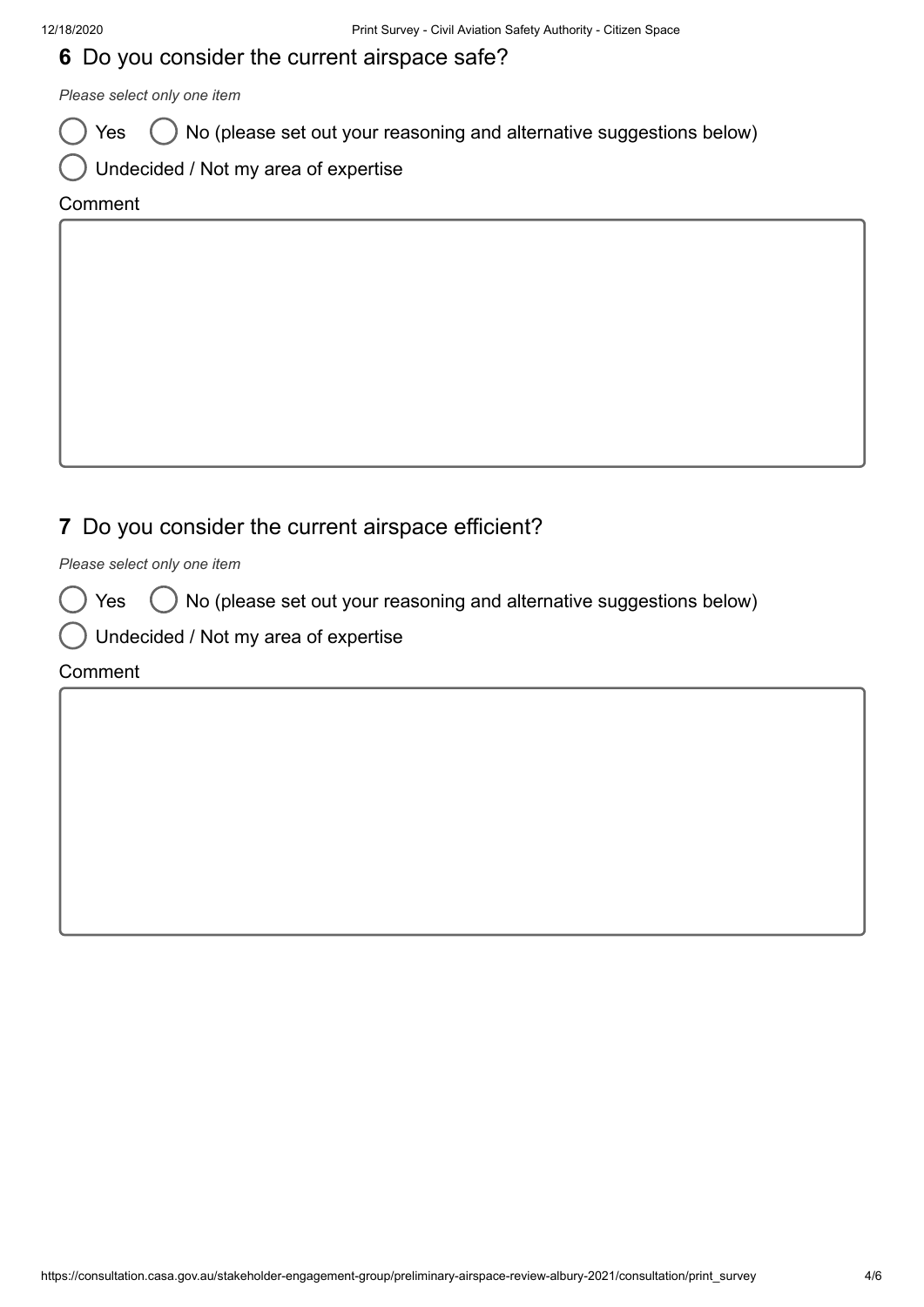### **8** What issues, if any, do you have in this current airspace?

#### Comment

**9** What solutions could you suggest for improving the issues listed in the previous question?

Comment

**10** To assist with future airspace planning, what is your business plan for the next 5 to 10 years in this region? \*All information will be treated Commercial in Confidence\*

Comment